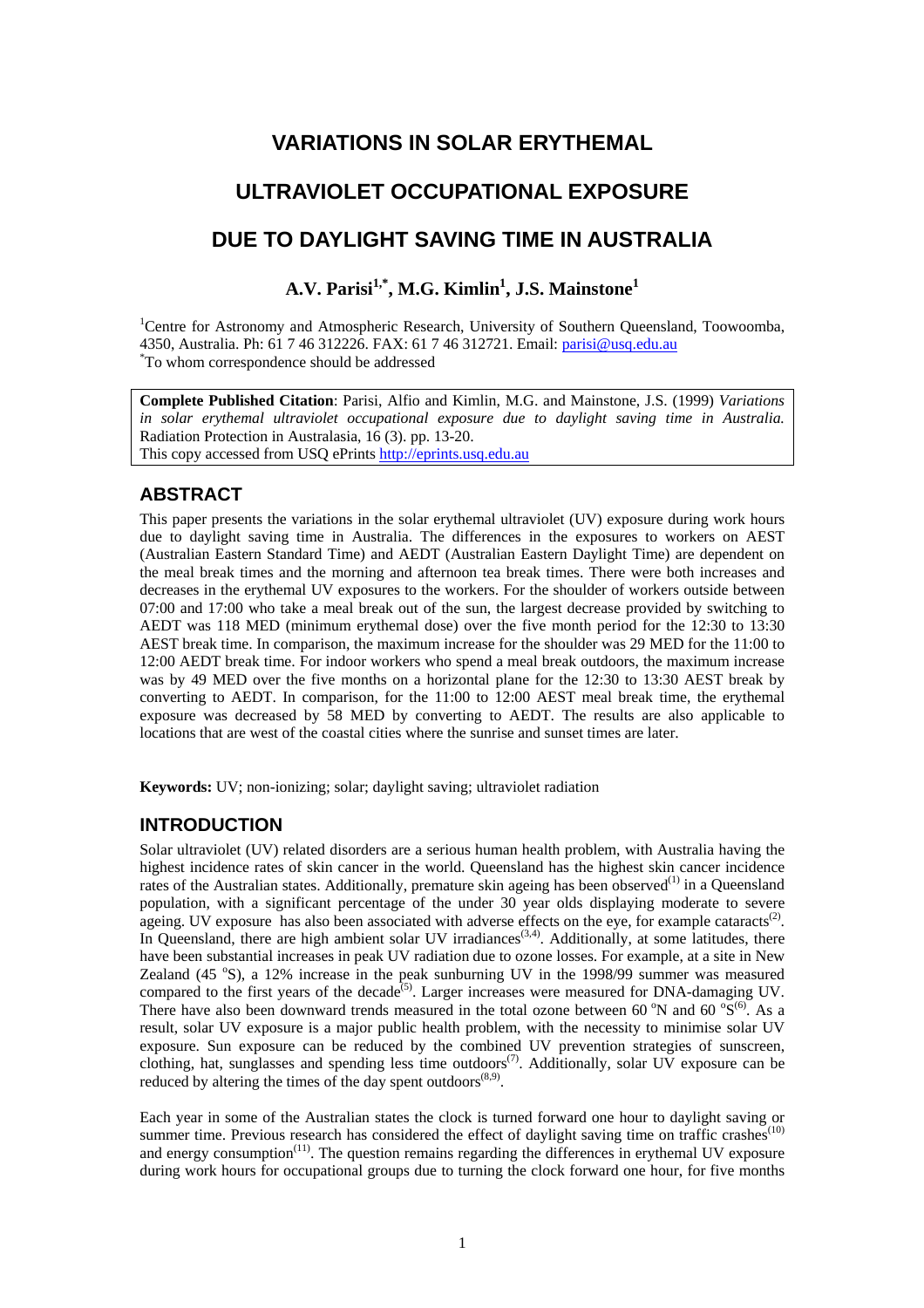of the year. This paper considers the effect of daylight saving time on the occupational UV exposure of the population.

### **MATERIALS AND METHODS**

#### **Human UV Exposure**

Daylight saving started for the 1998/99 season in New South Wales and Victoria at 2 am on 25 October 1998, and is referred to as AEDT (Australian Eastern Daylight Time). The end of daylight saving came at 3 am on 28 March 1999. On the other hand, Queensland remained on Australian Eastern Standard Time (AEST) which was one hour behind. In this paper, the effect on the occupational UV exposures of workers in Queensland, with that state remaining on AEST rather than changing to AEDT, will be considered. Additionally, the differences in the occupational UV exposures of workers near the New South Wales - Queensland border with the respective AEDT and AEST times will be investigated.

The erythemal UV exposures over the five months were calculated using a model described elsewhere<sup> $(12,13)$ </sup>, as follows:

$$
UV_{\text{ery}} = \sum_{m} N(m) \sum_{h=0}^{23} AE(h).ER.\frac{FO(h)}{PF}
$$
 (1)

where AE is the ambient erythemal UV exposure on a horizontal plane, ER is the exposure ratio or the proportion of the UV exposure to a specific body site compared to the ambient exposure, FO is the activity index or the fraction of the time that a person spends outdoors, PF is the protection factor or reduction of exposure provided by a UV protective strategy, h is the hour of the day and N(m) is the number of days in the m-th month.

#### **Erythemal UV Measurements**

The ambient erythemal UV on a horizontal plane was recorded every 15 minutes by a calibrated UV Biometer (model 510, Solar Light Co., Philadelphia, USA) permanently mounted outdoors on an unshaded building roof in Toowoomba (27.5 °S, 151.9 °E, 693 m above sea level). The site of the Biometer is approximately 100 km north of the New South Wales - Queensland border. Differences in local ambient UV exposures over this distance are considered to average less than  $10\%$ <sup>(14)</sup>. Consequently, the results are relevant to providing information on the differences in the exposures to workers on either side of the border. The weather conditions over the five months varied from clear sky conditions to overcast and rain.

The manufacturer of the Biometer provides the spectral response as approximating the human erythemal action spectrum<sup>(15)</sup>. Calibration of the Biometer was against a spectroradiometer<sup>(16)</sup> with calibration traceable to the Australian National UV standard. In the calibration, the measured spectrum S( $\lambda$ ) was weighted with the erythemal action spectrum  $A(\lambda)^{(15)}$  to provide the erythemal irradiances, UVery as follows:

$$
UV_{\text{ery}} = \sum_{UV} S(\lambda)A(\lambda)\Delta\lambda
$$
 (2)

where the summation is over the UV waveband and  $\Delta\lambda$  is the wavelength step of the spectroradiometer, in this case 1 nm. This calibration was during the 1998/99 summer.

The uncertainty in absolute terms for UV measurements with the spectroradiometer is of the order of  $\pm$ 5%<sup>(17)</sup>. However, the research in this paper is concerned with comparing the relative differences in UV exposures; the stability of the Biometer is better than these figures. The temperature coefficient of a Biometer's phosphor is approximately  $-1\%$  per  $+1$   $^{\circ}C^{(18)}$ , and the temperature stability of the instrument is  $\pm 0.2$  °C.

#### **Occupational Exposures**

The occupational exposures of workers with fixed start and finishing work times and set meal and break times will be considered. The case of workers who may modify their hours according to the sunset and sunrise times (for example, farmers) has not been considered. The value of the protection factor in Equation (1) was taken as 1, and consequently the results obtained may be considered as the worst case scenario. The PF may reduce the UV exposures due to the use of UV protective devices for example, hats.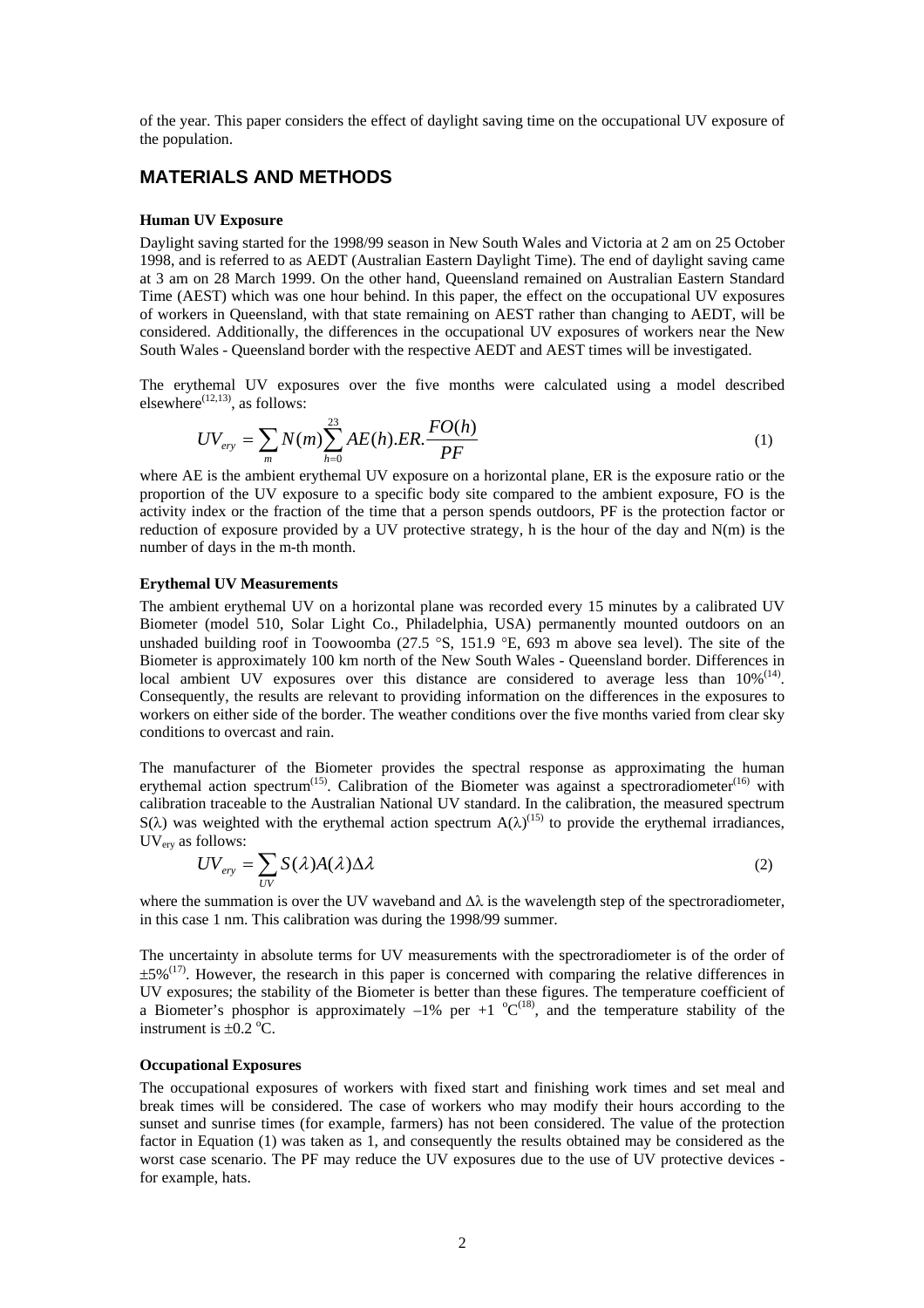The cases considered in this paper are:

- Outdoor workers who start work at 07:00 and finish work at 17:00 for seven days of the week. These workers spend either no time during the day, or different meal break times, out of the sun. The meal break times considered are provided in column 1 of [Table 1](#page-6-0) and the morning and afternoon tea break times in the first column of [Table 2](#page-6-1). For these workers the exposures to the nose and shoulders for workers in a predominantly upright position were calculated using exposure ratio values available in the literature<sup> $(19)$ </sup>. The exposure ratios may change with the month and season. Consequently, the exposure ratios averaged over the five months for each site have been employed;
- Indoor workers who spend various meal break periods outside. The meal break times considered are in [Table 3.](#page-6-2) For this group of workers, only the exposure on weekdays was employed in Equation (1), with their exposures on the weekends and public holidays during the time period of the research not considered.

[\(Table 1](#page-6-0) here)

[Table 1 – The erythemal UV exposures to the nose and shoulder of outdoor workers who spend](#page-6-0)  [different meal break times out of the sun between 25 October and 27 March.](#page-6-0)

### **RESULTS**

#### **Ambient Erythemal UV**

The ambient erythemal exposures for each 15-minute period of the day and averaged for each month are shown in [Figure 1](#page-7-0). The units of MED or minimum erythemal dose are defined by Diffey<sup>(13)</sup> as the amount of erythemal UV required to produce barely perceptible erythema after an interval of 8 to 24 hours following UV exposure of unacclimatized white skin. The calibration of the Biometer provided a MED as equivalent to  $210 \text{ J m}^2$ .

[\(Figure 1](#page-7-0) here)

[Figure 1 – The erythemal UV averaged over each month for each 15 minute interval of the day.](#page-7-0)

The highest ambient exposures for each 15 minute period of the five months were in December with a peak of 1.36 MED between 11:30 and 11:45 AEST. For the other months the maxima were 1.15, 1.30, 1.18 and 1.16 for November, January, February and March respectively.

#### **Outdoor Workers**

The erythemal UV occupational exposures to the nose and shoulder of outdoor workers who spend different meal break times out of the sun are provided in [Table 1.](#page-6-0) Changing to daylight saving time provides an increase in the UV exposure for some meal break times and a decrease for others. For the workers who take no break or are outdoors between 07:00 and 17:00, there is a decrease in the erythemal UV of 16 and 53 MED for the nose and shoulder respectively. These decreases are due to the shift of the scale on the horizontal axis in [Figure 1](#page-7-0) to the left by one hour. The variation in the exposures between AEST and AEDT is the differences in the tails of the exposure curves between 16:00 and 17:00. The differences due to the two time schemes for each week may be seen in the weekly exposures on a horizontal plane plotted in [Figure 2](#page-7-1). The week number is taken from the start of AEDT on 25 October, 1998. The variations between consecutive weeks such as weeks 3 and 4 are due to the differences in cloud cover from one week to the next.

[\(Figure 2](#page-7-1) here)

[Figure 2 - The erythemal UV exposures on a horizontal plane for each seven day week between 07:00](#page-7-1)  [and 17:00 AEST, and the corresponding exposures for AEDT. The week number is taken from the start](#page-7-1)  [of AEDT on 25 October, 1998.](#page-7-1)

There are also differences in the change in exposure between standard time and daylight saving time according to the week number within the five-month period. For example, the differences for the two time schemes are 1.9 and 6.1 MED for weeks 6 and 11 respectively. These two weeks have approximately the same exposure for the AEST time scheme. However, the change in the difference between the AEST and AEDT time schemes is most likely due to the change in solar zenith angles with the week number. As an illustration, the erythemal UV exposures for two relatively cloud free days are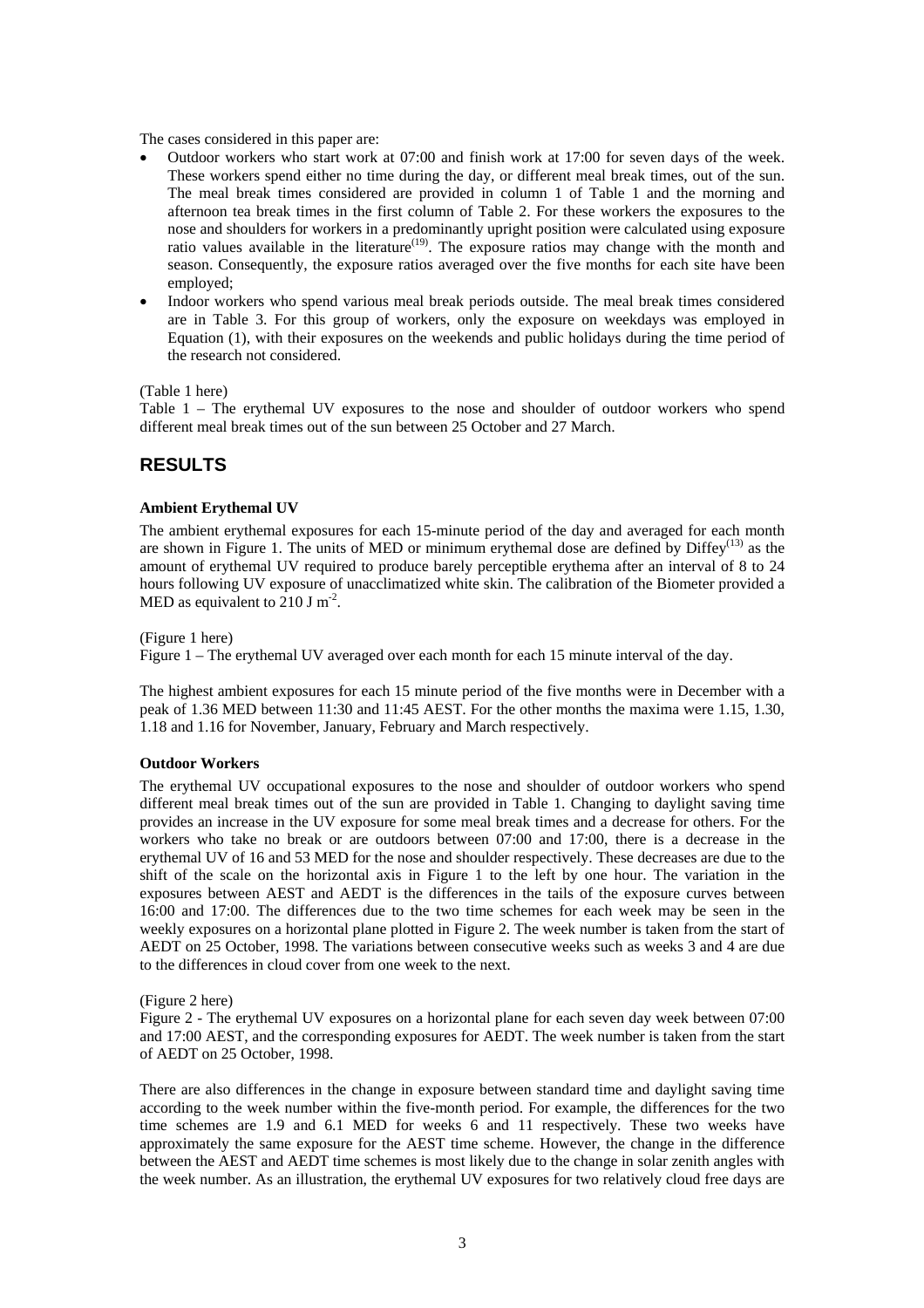plotted for two days in each of these weeks in [Figure 3](#page-7-2). There is a higher exposure between 16:00 and 17:00 for 8 January compared to 30 November. Consequently, there is a larger effect due to shifting the time scale to the left by one hour.

[\(Figure 3](#page-7-2) here)

[Figure 3 – The erythemal UV exposures on a horizontal plane for 30 November 1998 and 8 January](#page-7-2)  [1999.](#page-7-2)

The taking of a meal break in an area completely sheltered from the sun, for example indoors, introduces the additional factor of the time of day that the workers are out of the sun with respect to the time of the peak in the exposure curves. Daylight saving time shifts the meal break time with respect to that peak. For the shoulder, the largest decrease provided by switching to AEDT is 118 MED over the five month period for the 12:30 to 13:30 AEST break time. In comparison, the maximum increase for the shoulder was 29 MED for the 11:00 to 12:00 AEST break time.

The erythemal UV exposures to the nose and shoulder for the five month period during different morning and afternoon tea break times are provided in [Table 2.](#page-6-1) For the outdoor workers, their exposures are reduced by the amounts in this table if they spend their breaks out of the sun. The exposures during the tea break are decreased by the shift to AEDT for morning tea breaks. The maximum decrease is 41 MED to the shoulder for the 9:00 to 9:15 AEST break. In comparison, the exposures during the break are increased by the shift to AEDT for the afternoon break with a maximum increase of 43 MED for the shoulder.

#### [\(Table 2](#page-6-1) here)

[Table 2 – The erythemal UV exposures to the nose and shoulder during different morning and](#page-6-1)  [afternoon tea break times between 25 October and 27 March.](#page-6-1)

#### **Indoor Workers**

The erythemal UV exposures on a horizontal plane over the five month period for indoor workers spending different meal break periods outside are provided in [Table 3](#page-6-2) for standard time and daylight saving time. The effect on the erythemal UV exposures of turning the clock forward by one hour is dependent on the time of the meal break. For example, the effect for the 12:30 to 13:30 AEST meal break time is to increase the erythemal exposure by 49 MED over the five months by converting to AEDT. On the other hand, for the 11:00 to 12:00 AEST meal break time, the erythemal exposure is decreased by 58 MED by converting to AEDT. The range of exposures was 237 MED for the 12:00 to 12:30 AEDT break to 957 MED for the 11:00 to 13:00 AEST break. This latter figure is of the same magnitude as the 985 MED of erythemal UV measured outside during the entire days of the three summer months at a higher northern latitude of 55  $\rm ^{o}N^{(13)}$ .

[\(Table 3](#page-6-2) here)

[Table 3 – The erythemal UV exposures on a horizontal plane for indoor workers spending different](#page-6-2)  [meal break periods outside, for the scenarios of standard time and daylight saving time.](#page-6-2)

## **DISCUSSION**

This paper has presented the variations in the solar erythemal ultraviolet exposure during work hours due to daylight saving time in Australia. The introduction of daylight saving time may cause modifications in the recreational behaviour of the population both after work hours and on weekends and holidays with associated changes in the UV exposure. However, in this paper only variations during work hours for workers with fixed work hours have been considered. The differences in the exposures to workers on AEST and AEDT are dependent on the meal break times and the morning and afternoon tea break times. There were both increases and decreases in the erythemal UV exposures to the workers. Consequently, the governing factor in whether daylight saving time increases or decreases the UV exposure is the time of the day that the breaks are taken.

For the shoulder site of the outdoor workers, the maximum decrease was 118 MED over the five-month period and this corresponded to approximately 4% of the total exposure over the period. Dependent on the meal break time, there was an increase of 29 MED. The exposures to the shoulder were approximately 3.5 times higher than for the nose. This is because of the higher exposure ratio of the shoulder. The position of the shoulder relative to the position of the sun contributes significantly to the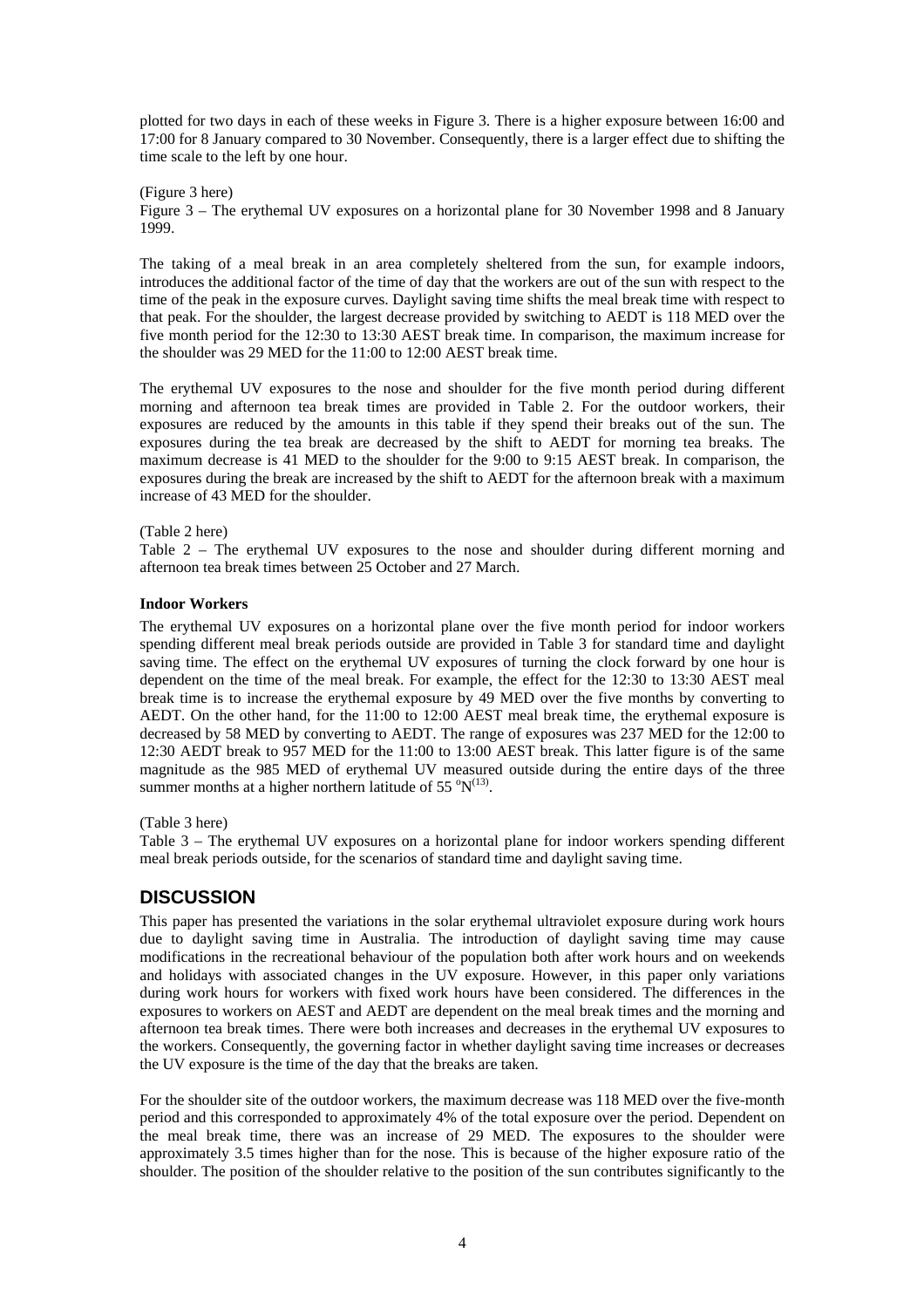higher exposure of this anatomical region. The results presented in this paper are for the two time schemes of AEST and AEDT, but they are also applicable to locations that are west of the coastal cities. For example, the time of sunrise and sunset is some 50 minutes later at a location in far western Queensland with a longitude of  $139.3^\circ$  compared to the  $151.9^\circ$  longitude of this research.

The risk of squamous cell carcinoma (SCC) is related to the cumulative UV exposure<sup>(20)</sup>. If these variations in UV exposure are consistent over the working life of a group of the population, they may accumulate to a significant amount. Epidemiological research has shown that the incidence of skin cancer increases with exposures raised to a power, known as the biological amplification factor (BAF)<sup>(21)</sup>. The value of the BAF has been determined as  $2.5 \pm 0.7$  for SCC and  $1.4 \pm 0.4$  for basal cell carcinomas. As a result, any reductions or increases in the UV exposures must be significant for the incidence of skin cancer.

**Acknowledgments** – This project was partially supported through a research grant from the University of Southern Queensland Office of Research and Higher Degrees in the form of funding for the UV Biometer.

### **REFERENCES**

- 1. Green, A., "Premature ageing of the skin in a Queensland population", The Medical Journal of Australia (1991), **155**, 473-478.
- 2. Taylor, H.R., "The biological effects of UV-B on the eye", Photochemistry and Photobiology (1989), **50**, 489-492.
- 3. Sabburg, J., Parisi, A. and Wong, J. "Ozone, cloud, solar and UV-B levels at a low pollution, Southern Hemisphere, sub-tropical site for winter/spring 1995", Australasian Physical and Engineering Sciences in Medicine (1997), **20**, 198-202.
- 4. Roy, C.R., Gies, H.P. and Toomey, S. "The solar UV radiation environment: measurement techniques and results", Journal Photochemistry Photobiology B: Biology (1995), **31**, 21-27.
- 5. McKenzie, R.L., Connor, B. and Bodeker, G., "Increased summertime UV radiation in New Zealand in response to ozone loss", Science (1999), **285**, 1709-1711.
- 6. WMO (World Meteorological Organization), "Scientific assessment of ozone depletion:1994", Global Ozone Research and Monitoring Project – Report No. 37 (1995), Geneva, Switzerland.
- 7. Roy, C.R. and Gies, H.P., "Protective measures against solar UV exposures", Radiation Protection Dosimetry (1997), **72**, 231-240.
- 8. Parisi, A.V. and Kimlin, M.G., "Quantifying the effects of simple measures to reduce the occupational solar ultraviolet exposure of outdoor workers", Journal of Occupational Health and Safety – Australia and New Zealand (1999), **15**, 267-272.
- 9. Parisi, A.V. and Kimlin, M.G., "Effect of meal break times on solar UV exposure to school children in a southeast Queensland summer month," in press Environmetrics Journal (1999).
- 10. Hicks, G.J., Davis, J.W. and Hicks, R.A., "Fatal alcohol-related traffic crashes increase subsequent to changes to and from daylight savings time", Perceptual and Motor Skills (1998), **86**, 879-882.
- 11. Rock, B.A., "Impact of daylight saving time on residential energy consumption and cost", Energy and Buildings (1997), **25**, 63-68.
- 12. Rosenthal, F.S., West, S.K., Munoz, B., Emmett, E.A., Strickland, P.T. and Taylor, H.R., "Ocular and facial skin exposure to ultraviolet radiation in sunlight: a Personal exposure model with application to a worker population", Health Physics (1991), **61**, 77-86.
- 13. Diffey, B.L., "Stratospheric ozone depletion and the risk of non-melanoma skin cancer in a British population", Physics in Medicine and Biology (1992), **37**, 2267-2279.
- 14. Gies, P., Roy, C., Toomey, S., MacLennan, R. and Watson, M., "Solar UVR exposures of three groups of outdoor workers on the Sunshine Coast, Queensland", Photochemistry and Photobiology (1995), **62**, 1015-1021.
- 15. CIE (International Commission on Illumination), "A reference action spectrum for ultraviolet induced erythema in human skin", CIE J. (1987), **6**, 17-22.
- 16. Parisi, A.V., Wong, J.C.F., Kimlin, M.G. and Meldrum, L., "Errors in determining broadband ultraviolet irradiances from spectral measurements", Radiation Protection in Australasia (1999), **16**, 10-15.
- 17. Wong, C.F., Toomey, S., Fleming, R.A. and Thomas, B.W., "UV-B radiometry and dosimetry for solar measurements", Health Physics (1995), **68**, 175-184.
- 18. Wengraitis, S., Benedetta, D. and Sliney, D.H., "Intercomparison of effective erythemal irradiance measurements from two types of broad-band instruments during june 1995", Photochemistry and Photobiology (1998), **68**, 179-182.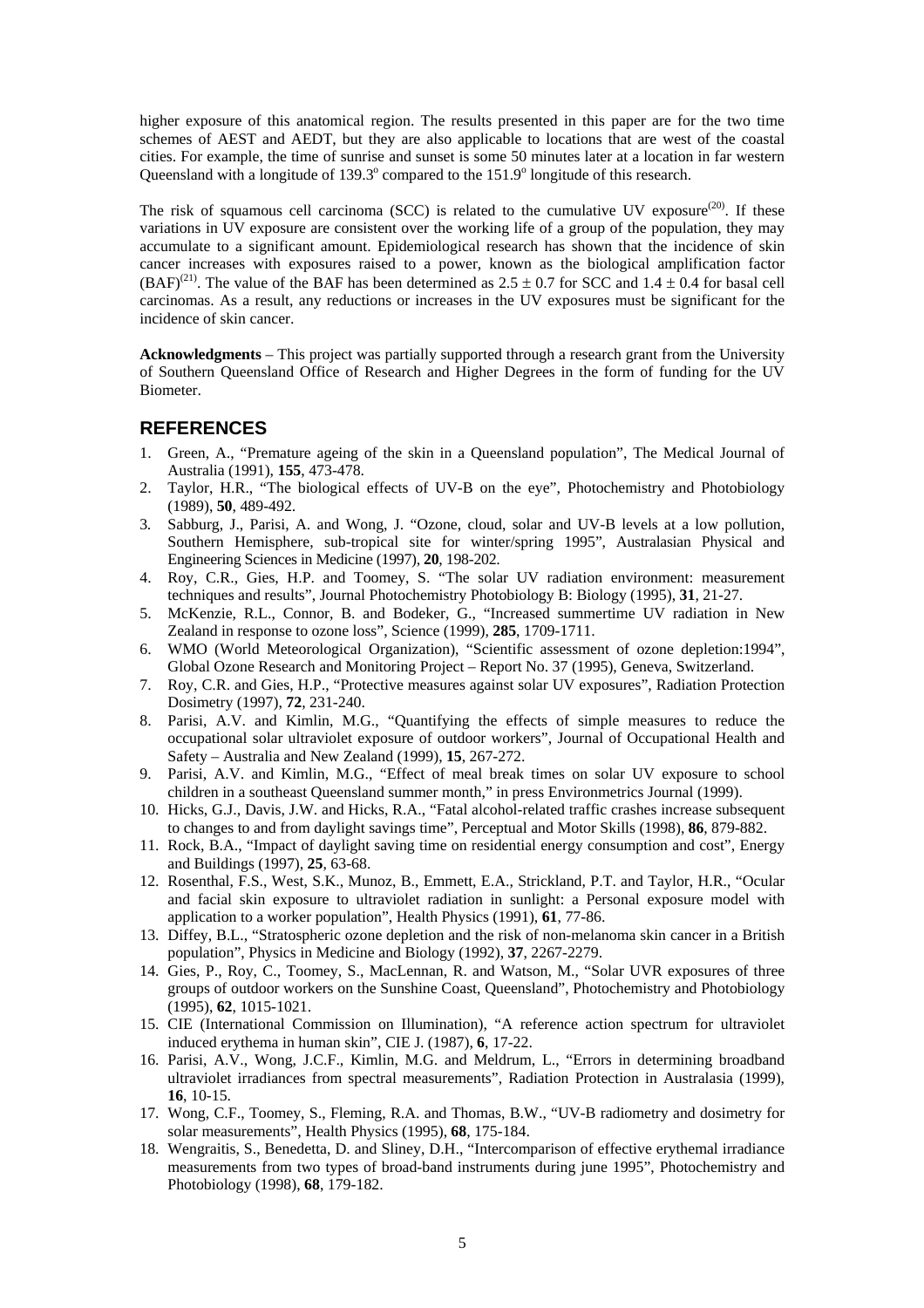- 19. Kimlin, M.G., "The correlation of solar ultraviolet radiation exposure in Toowoomba and Brisbane", MAppSc thesis (1998) Queensland University of Technology, Brisbane.
- 20. NHMRC (National Health and Medical Research Council), "Primary Prevention of skin cancer in Australia", Report of the Sun Protection Programs Working Party, Publication No. 2120 (1996), Australian Government Publishing Service, Canberra.
- 21. Madronich, S. and de Gruijl, F.R., "Stratrospheric oxone depletion between 1979 and 1992: Implications for biologically active ultraviolet-B radiation and non-melanoma skin cancer incidence", Photochemistry and Photobiology (1994), **59**, 541-546.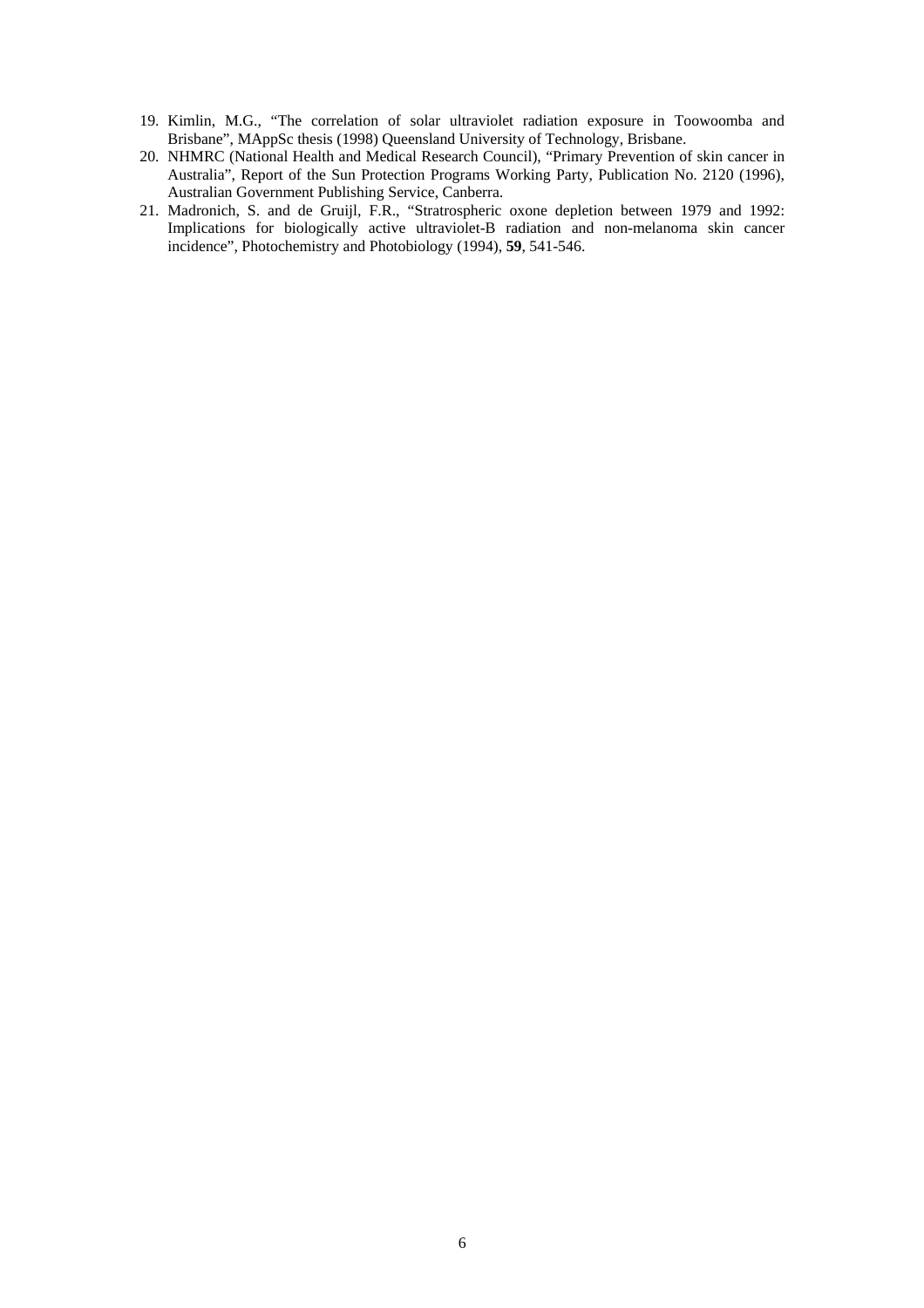<span id="page-6-0"></span>

| Meal break times | Erythemal UV (MED) |          |                    |          |
|------------------|--------------------|----------|--------------------|----------|
|                  | <b>AEST</b>        |          | Corresponding AEDT |          |
|                  | <b>Nose</b>        | Shoulder | <b>Nose</b>        | Shoulder |
| No break         | 1040               | 3576     | 1024               | 3523     |
| $12:00 - 13:00$  | 869                | 2989     | 847                | 2913     |
| $11:30 - 12:30$  | 861                | 2963     | 857                | 2946     |
| $11:00 - 12:00$  | 862                | 2965     | 870                | 2994     |
| $12:30 - 13:30$  | 880                | 3028     | 846                | 2910     |
| $12:00 - 12:30$  | 952                | 3275     | 938                | 3225     |
| $11:00 - 13:00$  | 694                | 2387     | 693                | 2383     |

Table 1 – The erythemal UV exposures to the nose and shoulder of outdoor workers who spend different meal break times out of the sun between 25 October and 27 March.

<span id="page-6-1"></span>Table 2 – The erythemal UV exposures to the nose and shoulder during different morning and afternoon tea break times between 25 October and 27 March.

| Morning and     | Erythemal UV (MED) |          |                    |          |
|-----------------|--------------------|----------|--------------------|----------|
| afternoon tea   | <b>AEST</b>        |          | Corresponding AEDT |          |
| break times     | Nose               | Shoulder | <b>Nose</b>        | Shoulder |
| $09:00 - 09:15$ | 25                 | 86       | 13                 | 45       |
| $09:30 - 09:45$ | 31                 | 108      | 19                 | 65       |
| $10:00 - 10:15$ | 35                 | 121      | 25                 | 86       |
| $14:00 - 14:15$ | 29                 | 101      | 39                 | 134      |
| $14:30 - 14:45$ | 23                 | 78       | 35                 | 121      |
| $15:00 - 15:15$ | 18                 | 63       | 30                 | 101      |

<span id="page-6-2"></span>Table 3 – The erythemal UV exposures on a horizontal plane for indoor workers spending different meal break periods outside, for the scenarios of standard time and daylight saving time.

| <b>Break Times</b> | Erythemal UV (MED) |                    |  |
|--------------------|--------------------|--------------------|--|
|                    | <b>AEST</b>        | Corresponding AEDT |  |
| $12:00 - 13:00$    | 469                | 488                |  |
| $11:30 - 12:30$    | 490                | 463                |  |
| $11:00 - 12:00$    | 488                | 430                |  |
| $12:30 - 13:30$    | 441                | 490                |  |
| $12:00 - 12:30$    | 239                | 237                |  |
| $11:00 - 13:00$    | 957                | 918                |  |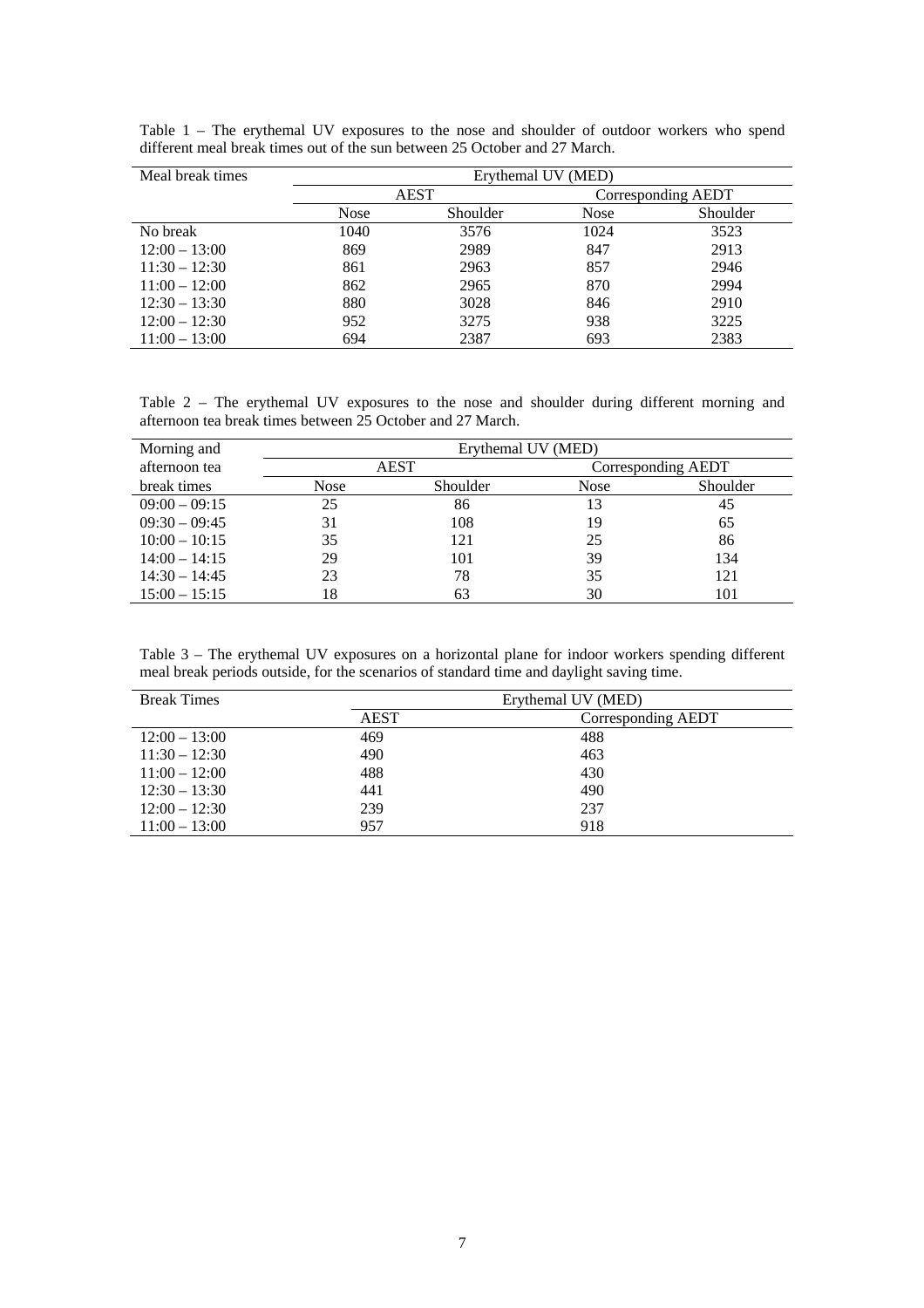## *FIGURE CAPTIONS*

<span id="page-7-0"></span>Figure 1 – The erythemal UV averaged over each month for each 15 minute interval of the day.

<span id="page-7-1"></span>Figure 2 - The erythemal UV exposures on a horizontal plane for each seven day week between 07:00 and 17:00 AEST, and the corresponding exposures for AEDT. The week number is taken from the start of AEDT on 25 October, 1998.

<span id="page-7-2"></span>Figure 3 – The erythemal UV exposures on a horizontal plane for 30 November 1998 and 8 January 1999.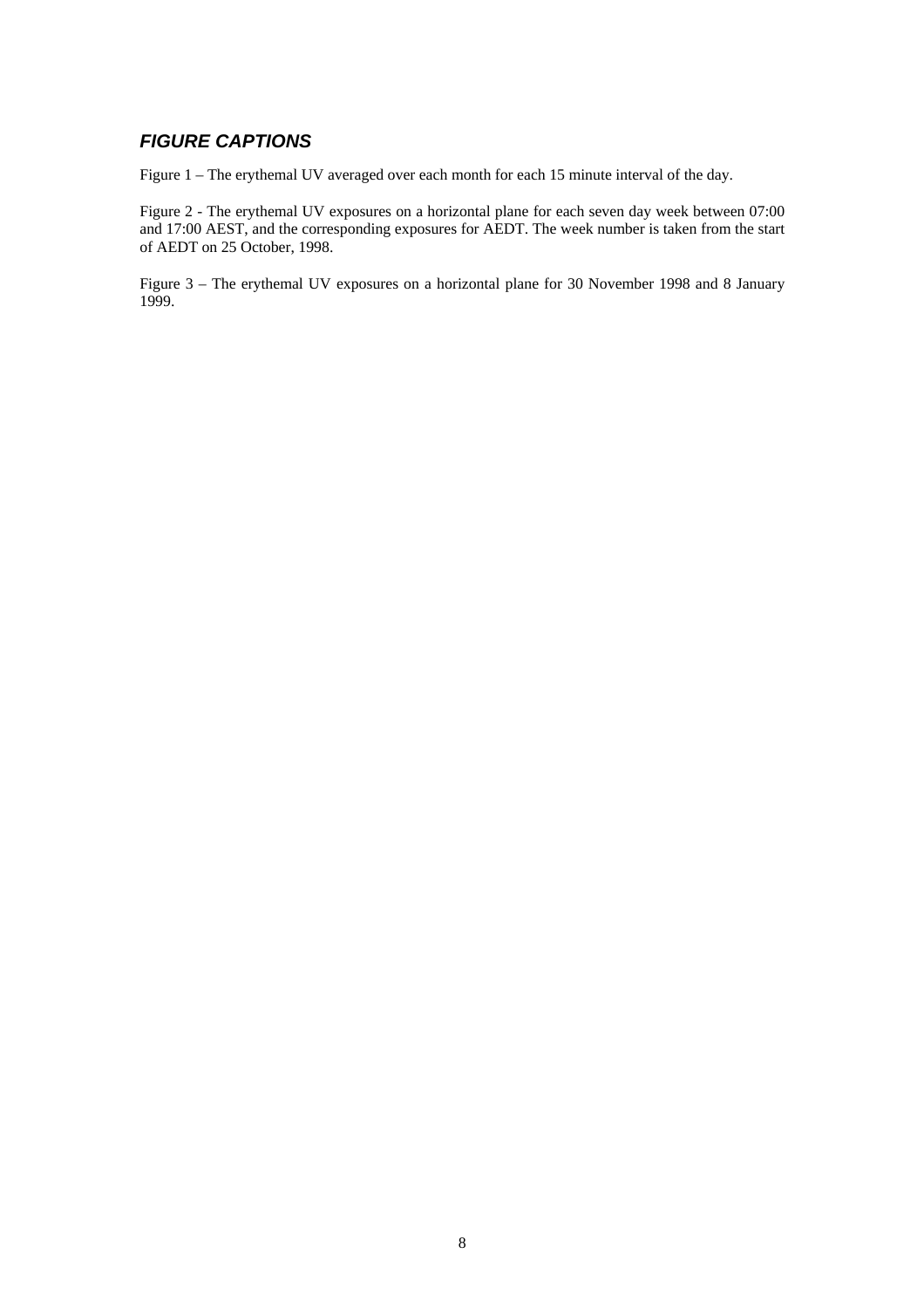

[Figure 1 – The erythemal UV averaged over each month for each 15 minute interval of the day.](#page-7-0)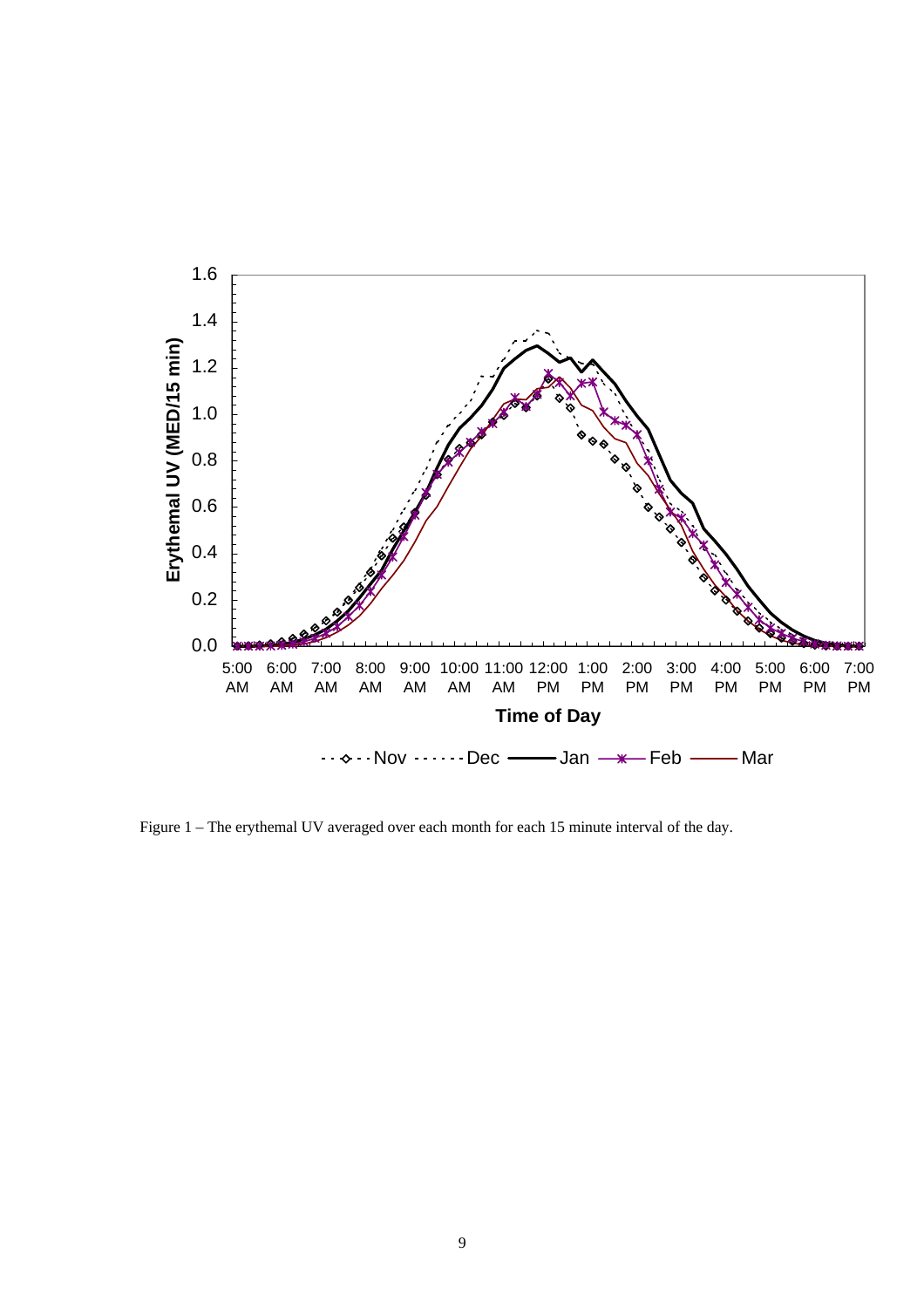

**■Standard Time DDaylight Saving Time** 

[Figure 2 - The erythemal UV exposures on a horizontal plane for each seven day week between 07:00](#page-7-1)  [and 17:00 AEST, and the corresponding exposures for AEDT. The week number is taken from the start](#page-7-1)  [of AEDT on 25 October, 1998.](#page-7-1)